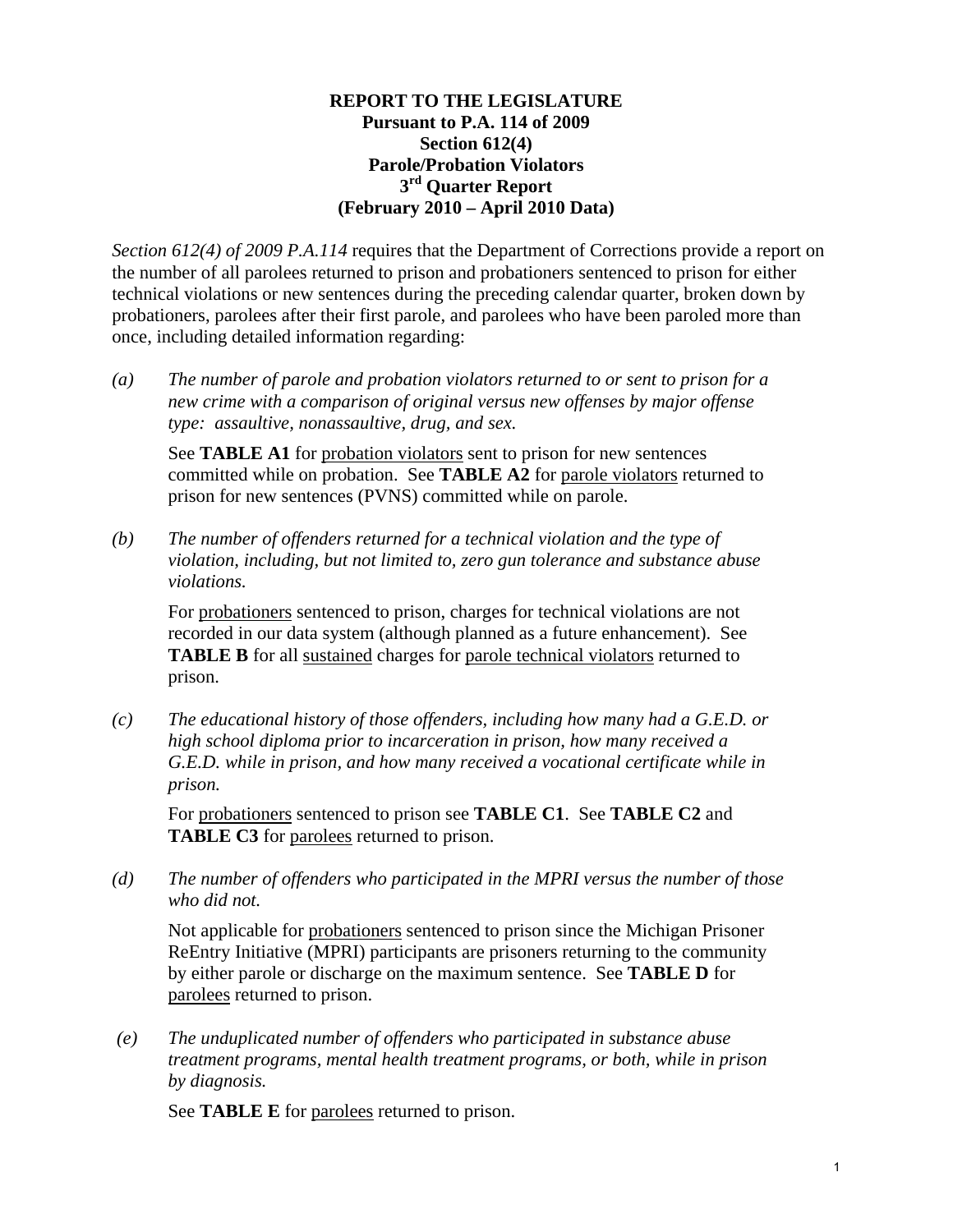## **SUMMARY TABLE**

# **A. Probationers Committed to Prison by Commitment Type**

## **February 1, 2010 - April 30, 2010**

| <b>Commitment Type</b>                 |     |  |
|----------------------------------------|-----|--|
| <b>Probation Violator Technical</b>    | 268 |  |
| <b>Probation Violator New Sentence</b> | 383 |  |
| Total                                  | 651 |  |

## **B. Parole Violators Returned to Prison by Return Type**

| <b>Return Type</b>                                                      | <b>First Parole</b> | Reparoles | $\tau$ otal |
|-------------------------------------------------------------------------|---------------------|-----------|-------------|
| <b>Parole Violator Technical</b><br><b>Parole Violator New Sentence</b> | 392<br>437          | 143<br>80 | 535<br>517  |
| <sup>-</sup> otal                                                       | 829                 | 223       | 052. ا      |

## **February 1, 2010 - April 30, 2010**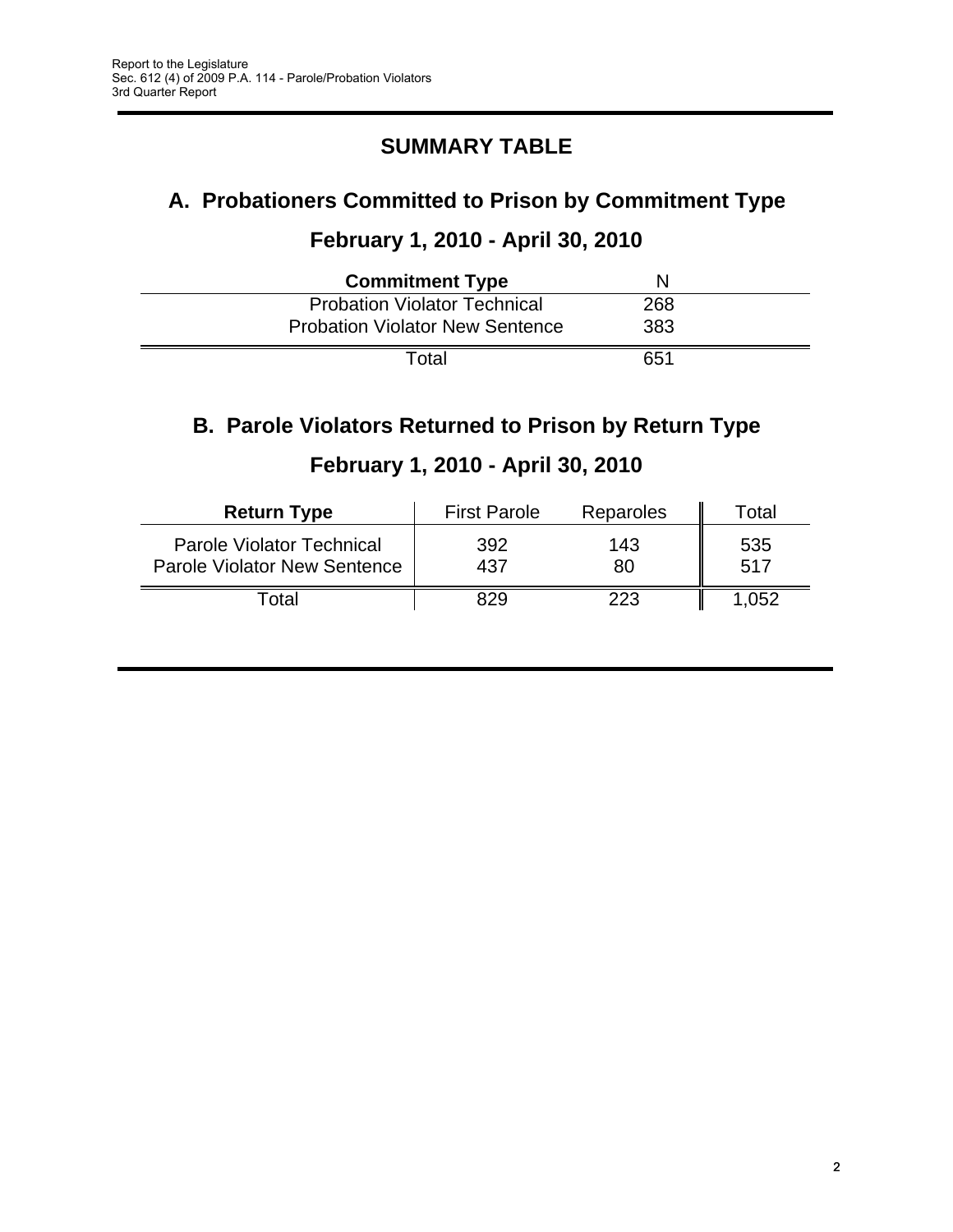#### **TABLE A1: Probation Violators Sent to Prison For New Sentences Committed while on Probation By Original Crime versus New Crime:**

|                            |            | <b>New Crime on Probation</b> |      |               |       |
|----------------------------|------------|-------------------------------|------|---------------|-------|
| <b>Original Probation</b>  |            | Other                         |      | Other         |       |
| <b>Crime</b>               | <b>CSC</b> | Assaultive                    | Drug | Nonassaultive | Total |
| <b>CSC</b>                 | 3          |                               |      |               |       |
| <b>Other Assaultive</b>    | 8          | 32                            | 3    | 33            | 76    |
| Drug                       |            | 22                            | 32   | 38            | 96    |
| <b>Other Nonassaultive</b> | 13         | 47                            | 15   | 130           | 205   |
| Not Reported*              |            | O                             |      | 2             |       |
| Total                      | 28         | 101                           | 50   | 204           | 383   |

## **February 1, 2010 - April 30, 2010**

Note: Probation technical violators sent to prison may have pending charges for offenses committed while on probation, but the above table includes only probation violators committed with a new sentence.

\* Most commonly due to out of state probation cases where the original probation offense is not recorded.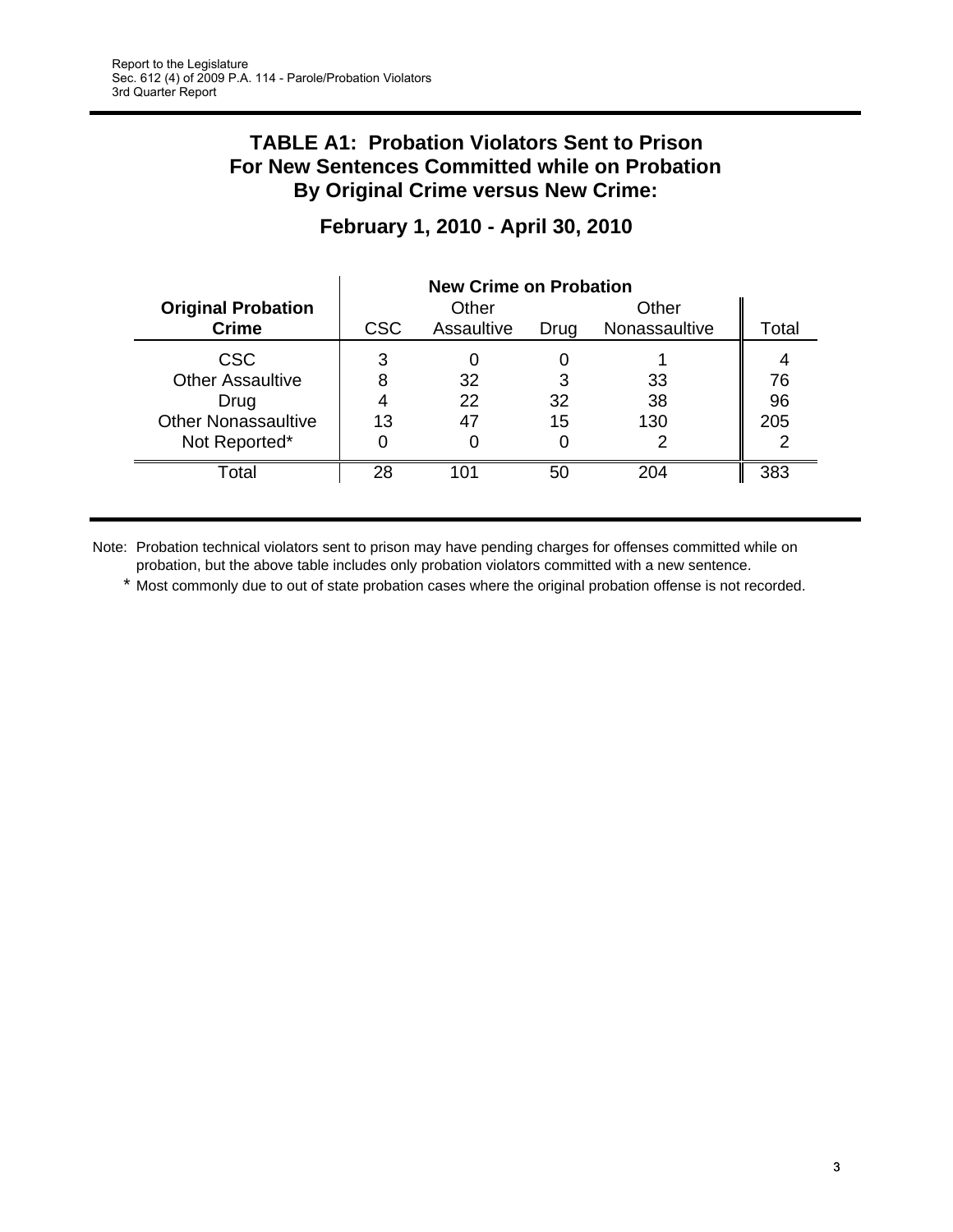## **TABLE A2: Parole Violator New Sentence (PVNS) Intake First Parole versus Reparole By Original Crime versus New Crime:**

**February 1, 2010 - April 30, 2010**

## **PVNS - First Parole from Current Prison Term**

| <b>Original Crime</b>      | <b>New Crime on Parole</b> |            |      |               |       |
|----------------------------|----------------------------|------------|------|---------------|-------|
| from which                 |                            | Other      |      | Other         |       |
| <b>Paroled</b>             | <b>CSC</b>                 | Assaultive | Drug | Nonassaultive | Total |
| <b>CSC</b>                 |                            |            |      | 5             |       |
| <b>Other Assaultive</b>    |                            | 48         | 14   | 53            | 116   |
| Drug                       |                            | 12         | 21   | 32            | 66    |
| <b>Other Nonassaultive</b> | 5                          | 72         | 29   | 143           | 249   |
| Total                      |                            | 133        | 64   | 233           |       |

## **PVNS - Reparole from Current Prison Term**

| <b>Original Crime</b>      | <b>New Crime on Parole</b> |            |      |               |       |
|----------------------------|----------------------------|------------|------|---------------|-------|
| from which                 |                            | Other      |      | Other         |       |
| <b>Paroled</b>             | <b>CSC</b>                 | Assaultive | Drug | Nonassaultive | Total |
| <b>CSC</b>                 |                            |            |      |               |       |
| <b>Other Assaultive</b>    |                            | 6          |      | 12            | 22    |
| Drug                       |                            | 2          |      | 12            | 18    |
| <b>Other Nonassaultive</b> |                            | 11         |      | 22            | 36    |
| Total                      |                            | 19         |      | 50            | 80    |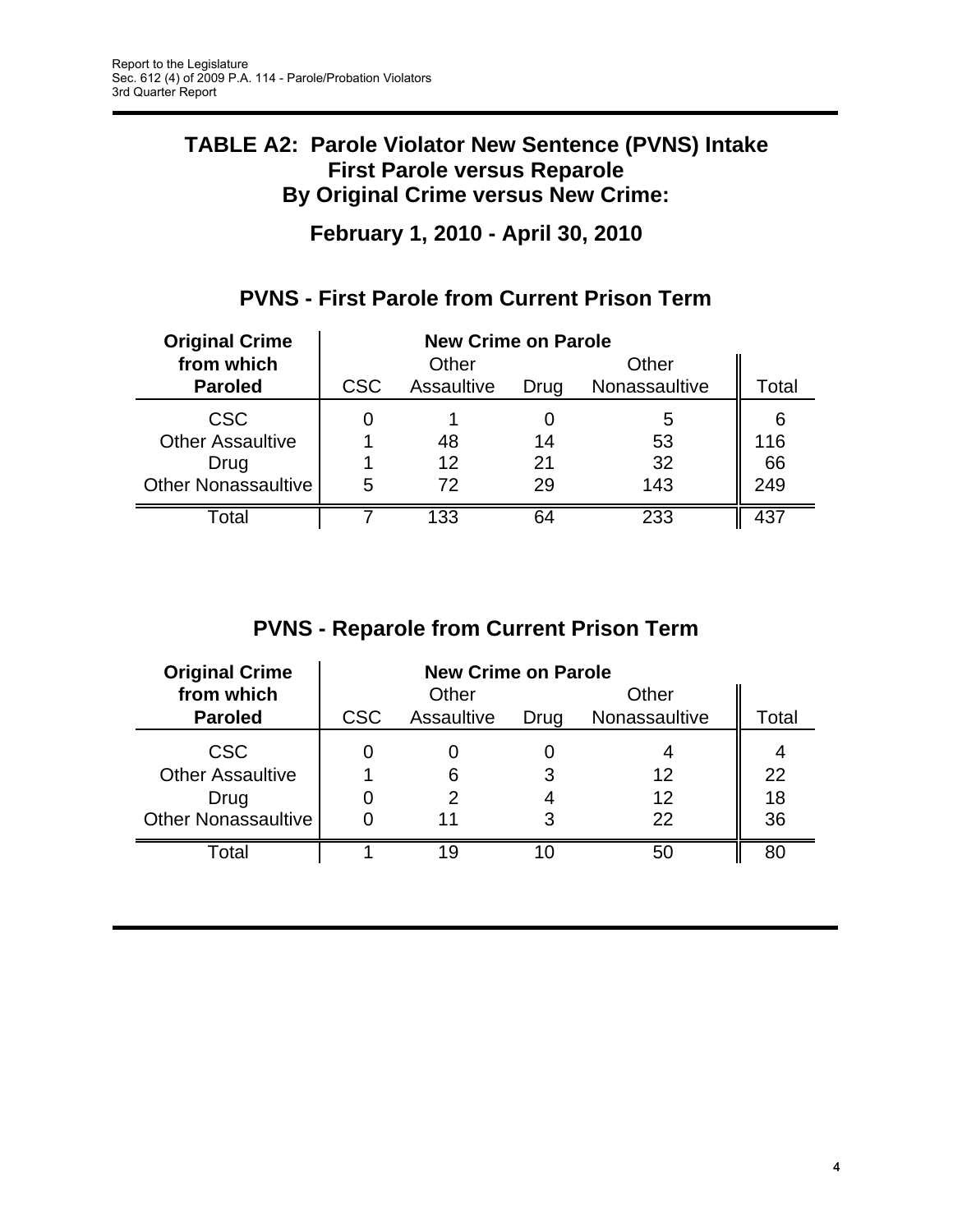#### **TABLE B: All Sustained Charges for Parole Violator Technical Returns to Prison\***

#### **First Parole from Current Prison Term**

**February 1, 2010 - April 30, 2010**

| Charges*                                                          | N              |
|-------------------------------------------------------------------|----------------|
| 01 Contact agent no later than first business day after release   | 123            |
| 02 Must not change residence                                      | 35             |
| 03 Must not leave state                                           | 23             |
| 04 Not engage in any behavior that constitutes a violation        | 566            |
| 05 Comply with alcohol and drug testing ordered by field agent    | 8              |
| 06 Not associate with anyone you know to have a felony record     | 35             |
| 07 Must not own or possess a firearm                              | 31             |
| 08 Must not own, possess or use any object as a weapon            | 27             |
| 09 Make earnest efforts to find and maintain employment           | 2              |
| 1.0 No contact with any child                                     | 42             |
| 1.1 Not provide care or live in home w/child 17 or under          | 6              |
| 1.11 Sex Offender registration, provide address data & ID         | 33             |
| 1.12 Not own computer or device capable of connecting to Internet | 24             |
| 1.14 Must stay away from sex entertainment bars and clubs         | 1              |
| 1.2 Responsible adult present if with child 17 or under           | 1              |
| 1.3 No romantic relationship with person associated w/child       | 12             |
| 1.4 Not purchase/possess/use sexually stimulating material        | 54             |
| 1.5 Treatment program (sex offender) as approved by agent         | 11             |
| 1.6 1000' from student safety zone (kindergarten through 12th)    | 10             |
| 1.7 500' from parks/public pool/playground/child care/pre-schls   | 3              |
| 1.8 Must not have child clothing, toys or games                   | 4              |
| 1.9 Not possess/use photo equipment/photo development equip       | 8              |
| 10 Must comply w/special conditions, written and verbal orders    | 15             |
| 2.0 Not use/possess alcohol/intoxicants or in place served        | 65             |
| 2.1 Complete Sub Abuse or Re-Entry Program as referred by agent   | 18             |
| 2.1 Complete Sub Abuse Treatment Program as referred by agent     | 1              |
| 3.0 Take medication as prescribed by licensed physician           | 3              |
| 3.3 Treatment Program (mental health/other) approved by agent     | 1              |
| 3.4 Complete Program                                              | 18             |
| 3.6 Complete SAI Residential program                              | 1              |
| 3.7 Complete tether program                                       | 17             |
| 4.12 Must use Legal Name                                          | 1              |
| 4.15 Not hitchhike, or pick up hitchhikers                        | 2              |
| 4.16 Obey all court orders                                        | $\overline{2}$ |
| 4.17 Valid Michigan Driver License/Personal ID Card               | 1              |
| 4.19 Global Positioning System monitoring                         | 39             |
| 4.19 Must comply w/GPS or EMS and pay cost for monitoring         | 9              |
| 4.3 Must reside at (location) when paroled                        | 1              |
| 4.4 Abide by a specified curfew as directed                       | 29             |
| 4.5 No contact/or within 500' home/school/employment of (name)    | 8              |
| 4.6 No contact                                                    | $\overline{7}$ |
| 5.0 May not drive without agent consent                           | 5              |
| 5.1 May not drive                                                 | 10             |
| 7.0 No checking account, charge account or credit card            | 3              |
| 99.1 Parole Board Non-Standard Special Condition                  | 3              |

\* Most parolees returned for Technical Violations have multiple charges.

Some parolees returned recently for Technical Violations may have pending charges not yet sustained. These numbers reflect only charges sustained through formal hearings.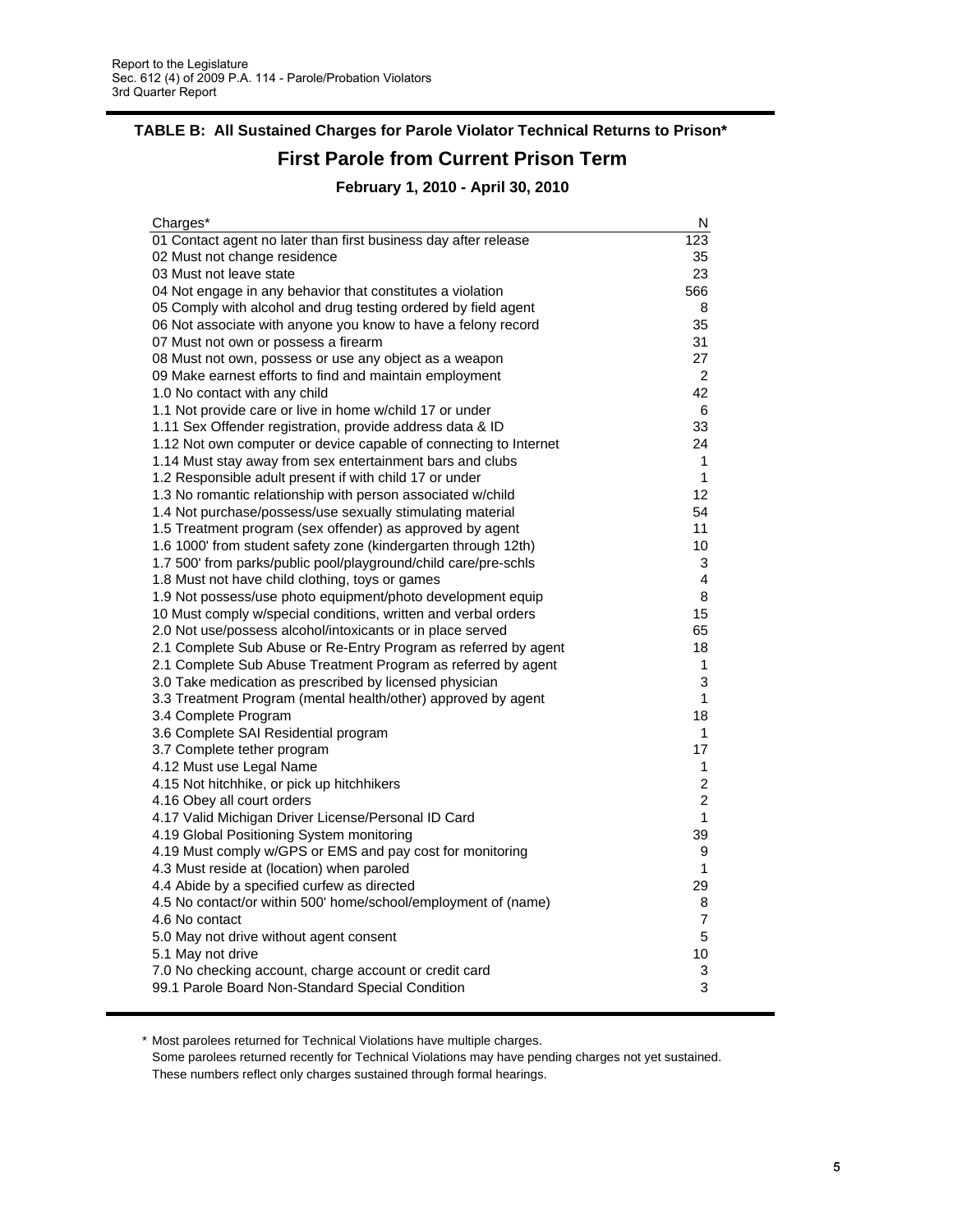# **TABLE B (cont.): All Sustained Charges for Parole Violator Technical Returns to Prison\***

# **Reparole from Current Prison Term**

**February 1, 2010 - April 30, 2010**

| Charges*                                                          | N                        |
|-------------------------------------------------------------------|--------------------------|
| 01 Contact agent no later than first business day after release   | 91                       |
| 02 Must not change residence                                      | 35                       |
| 03 Must not leave state                                           | 18                       |
| 04 Not engage in any behavior that constitutes a violation        | 241                      |
| 05 Comply with alcohol and drug testing ordered by field agent    | 4                        |
| 06 Not associate with anyone you know to have a felony record     | 5                        |
| 07 Must not own or possess a firearm                              | 12                       |
| 08 Must not own, possess or use any object as a weapon            | 11                       |
| 1.0 No contact with any child                                     | 16                       |
| 1.1 Not provide care or live in home w/child 17 or under          | 1                        |
| 1.11 Sex Offender registration, provide address data & ID         | 19                       |
| 1.12 Not own computer or device capable of connecting to Internet | 13                       |
| 1.14 Must stay away from sex entertainment bars and clubs         | 1                        |
| 1.2 Responsible adult present if with child 17 or under           | 3                        |
| 1.3 No romantic relationship with person associated w/child       | $\overline{2}$           |
| 1.4 Not purchase/possess/use sexually stimulating material        | 11                       |
| 1.5 Treatment program (sex offender) as approved by agent         | 1                        |
| 1.6 1,000' from schools and child care centers without approval   | 1                        |
| 1.6 1000' from student safety zone (kindergarten through 12th)    | $\overline{\mathcal{A}}$ |
| 1.8 Must not have child clothing, toys or games                   | $\overline{c}$           |
| 1.9 Not possess/use photo equipment/photo development equip       | 5                        |
| 10 Must comply w/special conditions, written and verbal orders    | 10                       |
| 2.0 Not use/possess alcohol/intoxicants or in place served        | 24                       |
| 2.1 Complete Sub Abuse or Re-Entry Program as referred by agent   | 20                       |
| 2.1 Complete Sub Abuse Treatment Program as referred by agent     | 3                        |
| 3.4 Complete Program                                              | 8                        |
| 3.7 Complete tether program                                       | 10                       |
| 4.16 Obey all court orders                                        | 6                        |
| 4.19 Global Positioning System monitoring                         | 17                       |
| 4.19 Must comply w/GPS or EMS and pay cost for monitoring         | $\overline{2}$           |
| 4.4 Abide by a specified curfew as directed                       | 20                       |
| 4.5 No contact/or within 500' home/school/employment of (name)    | 9                        |
| 4.6 No contact                                                    | 6                        |
| 4.7 Not with any member of a gang/gang activities                 | 1                        |
| 5.0 May not drive without agent consent                           | 5                        |
| 5.1 May not drive                                                 | $\mathbf 1$              |
| 7.0 No checking account, charge account or credit card            | 1                        |
| 99.3 Parole Board Non-Standard Special Condition                  | 1                        |
|                                                                   |                          |

\* Most parolees returned for Technical Violations have multiple charges.

Some parolees returned recently for Technical Violations may have pending charges not yet sustained. These numbers reflect only charges sustained through formal hearings.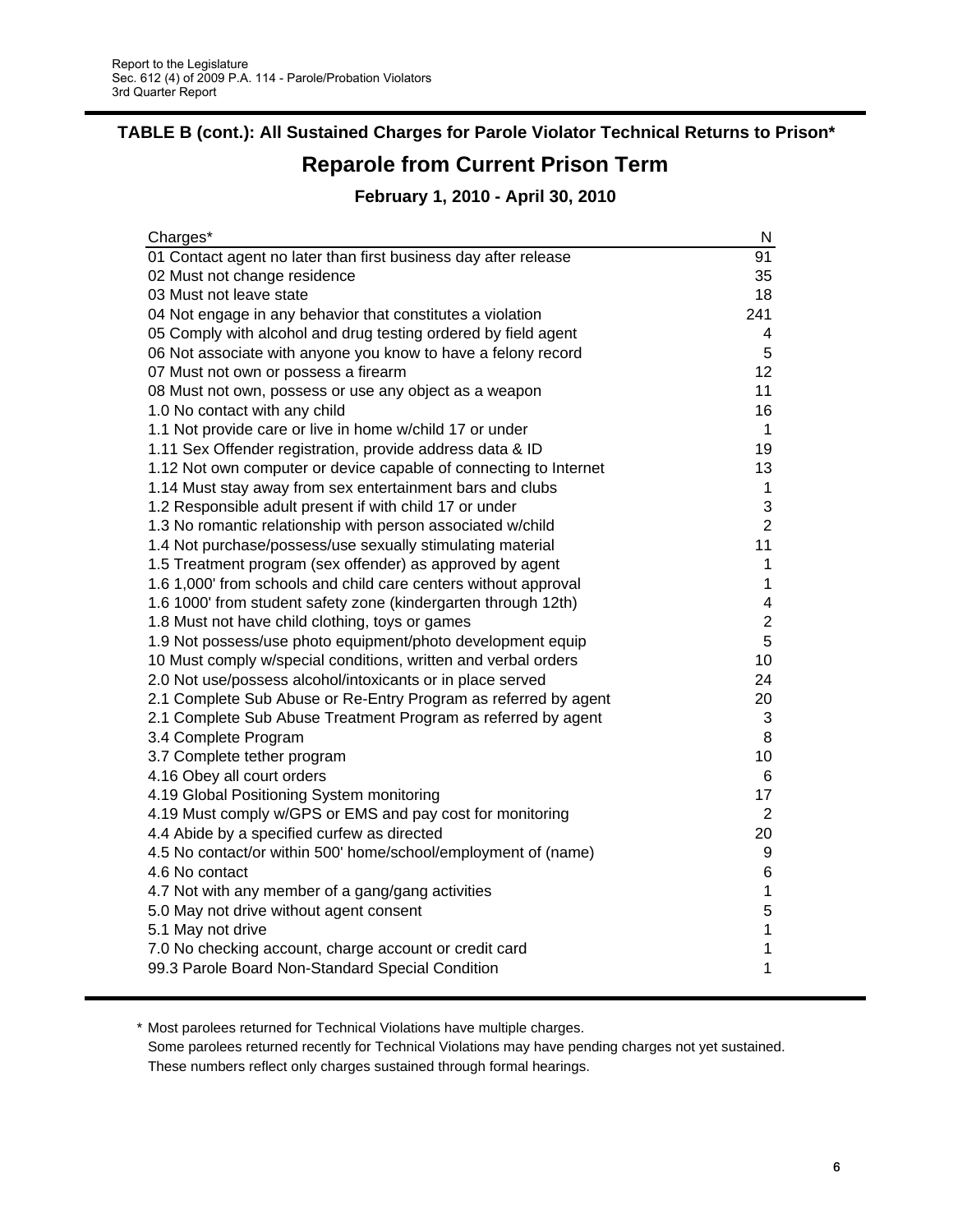# **TABLE C1: Probationers Committed to Prison by Commit Type By Academic Education Status at Time of Prison Admission**

## **February 1, 2010 - April 30, 2010**

| <b>Commitment Type</b>                 | No GED<br>or Diploma | At Least GED<br>or Diploma |  |
|----------------------------------------|----------------------|----------------------------|--|
| <b>Probation Violator Technical</b>    | 48.1%                | 51.9%                      |  |
| <b>Probation Violator New Sentence</b> | 49.3%                | 50.7%                      |  |

**\*** Reported academic education status for probation violators committed to prison is now based on data verified in the Offender Education Tracking System (OETS) rather than self-reporting at intake.

<sup>1</sup> Subject to pending verification of 6 cases

<sup>2</sup> Subject to pending verification of 5 cases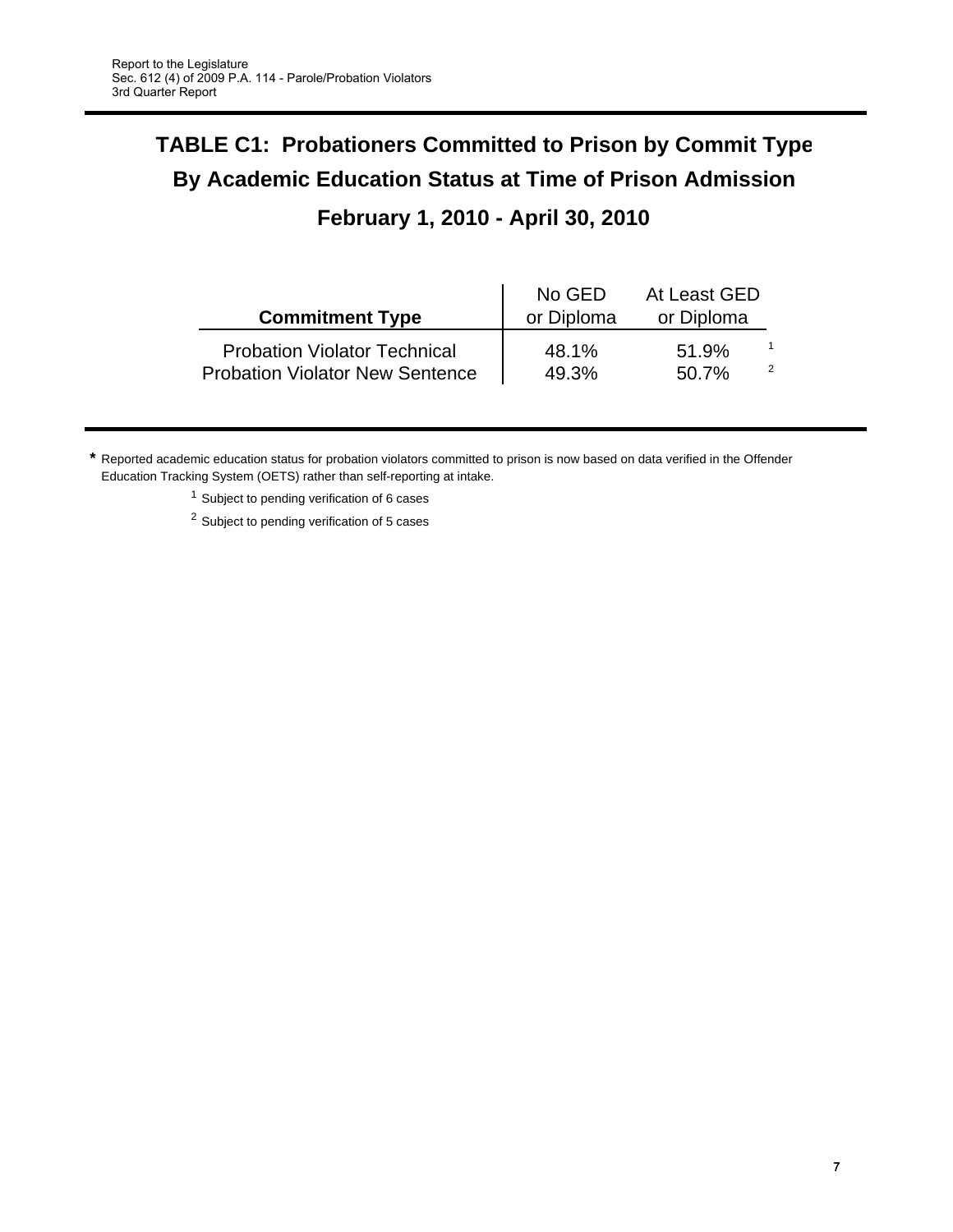#### **TABLE C2: Academic Education Status of Parolees Returned to Prison by Return Type**

#### **February 1, 2010 - April 30, 2010**

#### **First Parole from Current Prison Term**

|                                                           |              |                | <b>GED or Diploma</b>    |                                 |              |
|-----------------------------------------------------------|--------------|----------------|--------------------------|---------------------------------|--------------|
|                                                           | Pending      |                | <b>Before</b><br>Current | During<br>Current               | After        |
| <b>Return Type</b>                                        | Verification | None           |                          | Prison Term Prison Term Paroled |              |
| Parole Violator Technical<br>Parole Violator New Sentence | 0.5%<br>0.5% | 24.0%<br>22.4% | 47.4%<br>60.6%           | 27.6%<br>15.8%                  | 0.5%<br>0.7% |

#### **Reparole from Current Prison Term**

|                                                           | <b>GED or Diploma*</b> |                |                          |                         |                 |
|-----------------------------------------------------------|------------------------|----------------|--------------------------|-------------------------|-----------------|
|                                                           | Pending                |                | <b>Before</b><br>Current | During<br>Current       | After           |
| <b>Return Type</b>                                        | Verification           | None           |                          | Prison Term Prison Term | Paroled         |
| Parole Violator Technical<br>Parole Violator New Sentence | $0.0\%$<br>$0.0\%$     | 25.9%<br>30.0% | 46.9%<br>43.8%           | 27.2%<br>23.7%          | $0.0\%$<br>2.5% |

### **TABLE C3: Parolees Returned to Prison by Return Type Who Received Vocational Certificates in Prison Prior to Parole**

#### **February 1, 2010 - April 30, 2010**

| <b>Parole Violator</b><br><b>Return Type</b> | First<br><b>Parole</b> | Reparole |
|----------------------------------------------|------------------------|----------|
| Parole Violator Technical                    | 79                     | 24       |
| Parole Violator New Sentence                 | 86                     | 12       |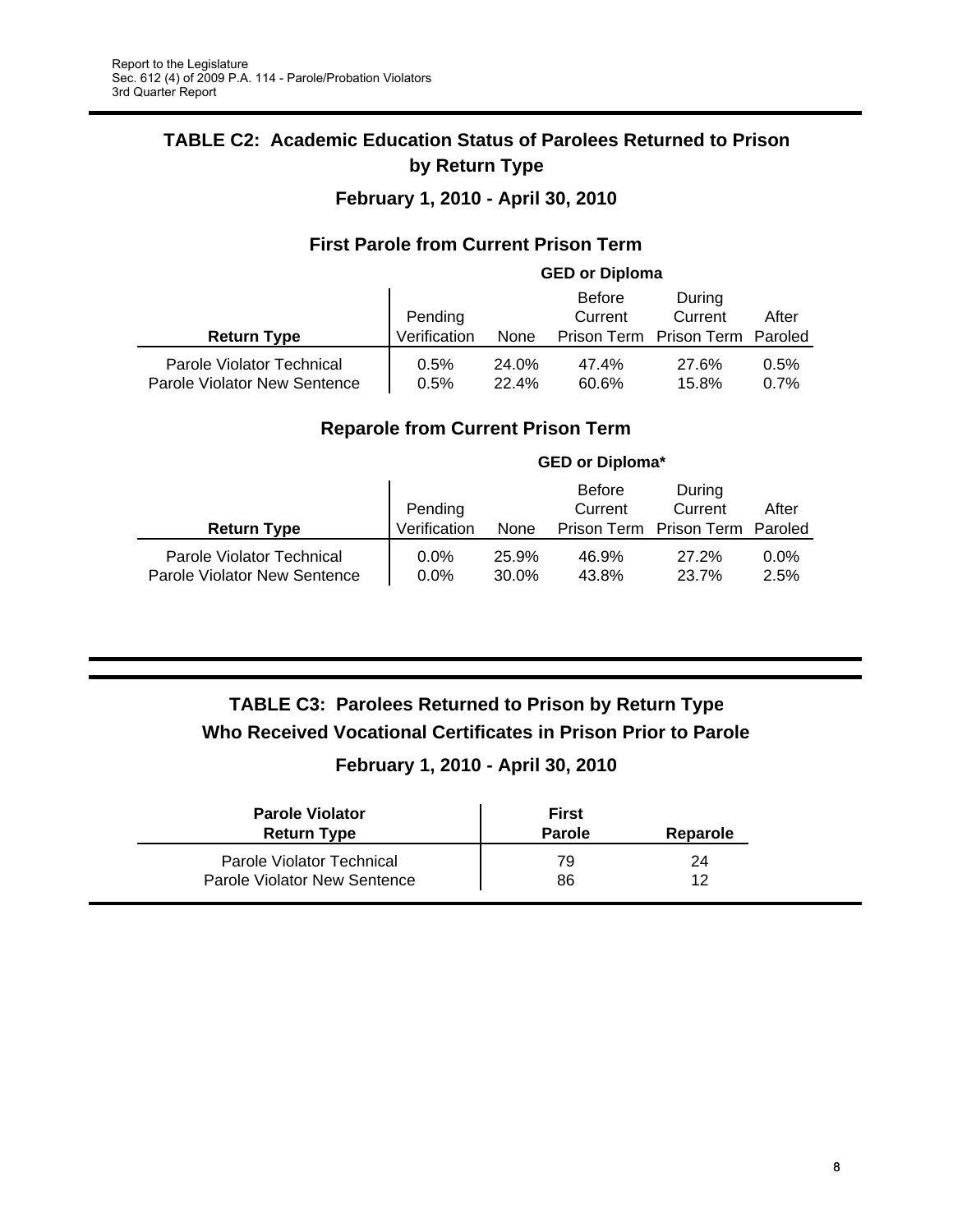# **TABLE D: Parolees Returned to Prison by Return Type By Whether Participated in the Michigan Prisoner ReEntry Initiative\* (MPRI)**

## **February 1, 2010 - April 30, 2010**

|                                                                         |             | <b>Not</b>  |       |
|-------------------------------------------------------------------------|-------------|-------------|-------|
| <b>Return Type</b>                                                      | <b>MPRI</b> | <b>MPRI</b> | ⊺otal |
| <b>Parole Violator Technical</b><br><b>Parole Violator New Sentence</b> | 219<br>218  | 173<br>219  | 392   |
| ็ดtal                                                                   | 437         |             |       |

## **First Parole from Current Prison Term**

## **Reparole from Current Prison Term**

| <b>Return Type</b>                                                      | <b>MPRI</b> | <b>Not</b><br><b>MPRI</b> | otal      |
|-------------------------------------------------------------------------|-------------|---------------------------|-----------|
| <b>Parole Violator Technical</b><br><b>Parole Violator New Sentence</b> | 70<br>33    | 73                        | 143<br>80 |
| ⊺otal                                                                   | 103         | 12C                       | 223       |

\* The number of parolees engaged in the MPRI is increasing as the initiative is gradually brought up to scale statewide.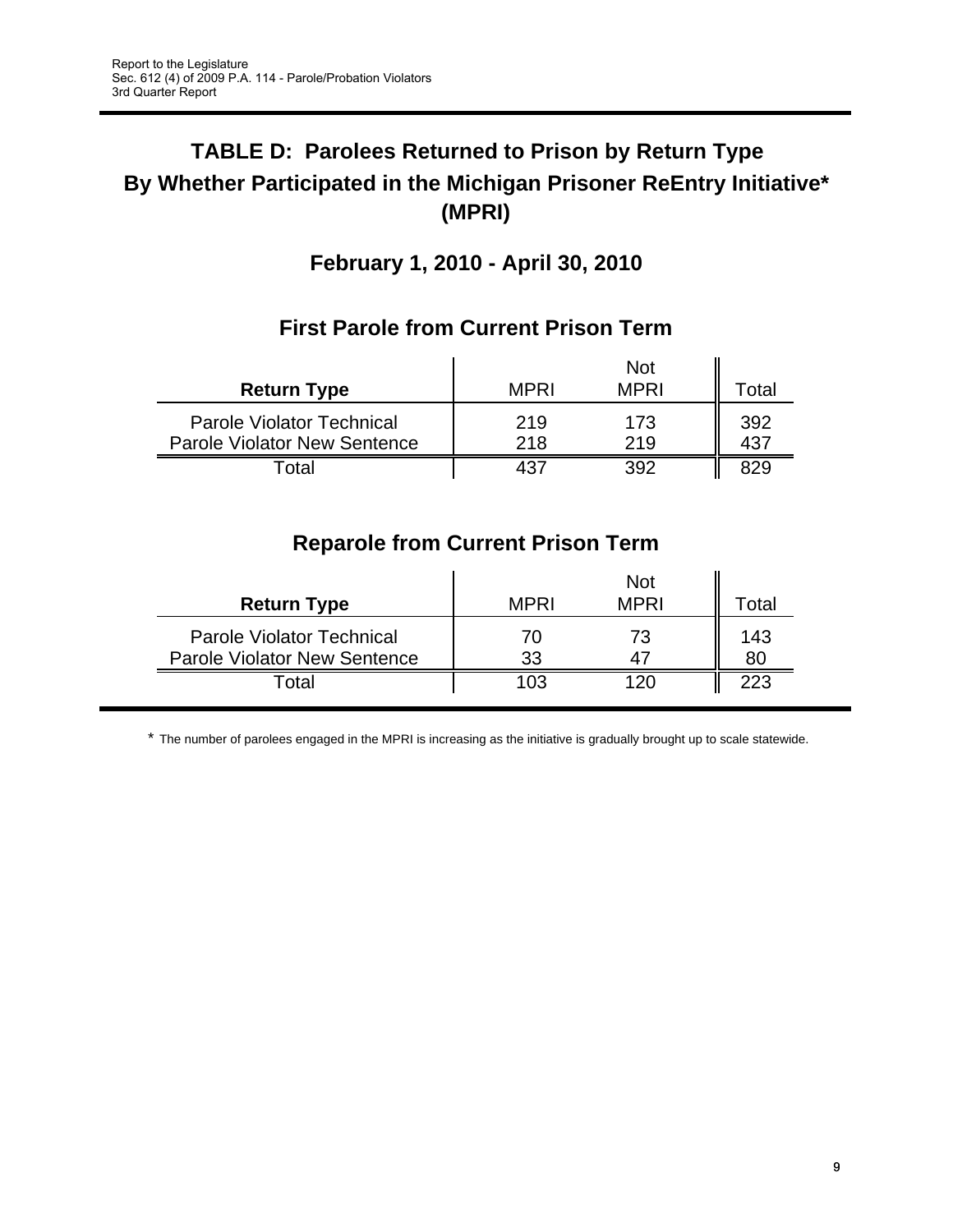|                  | <b>TABLE E: Parole Violators Returned to Prison</b>                                                        |                                |                                    |                     |
|------------------|------------------------------------------------------------------------------------------------------------|--------------------------------|------------------------------------|---------------------|
|                  | Distribution of Number of Offenders Who Participated in                                                    |                                |                                    |                     |
|                  | Substance Abuse Treatment Programs, Mental Health Treatment Programs,                                      |                                |                                    |                     |
|                  | or Both, While in Prison by Diagnosis                                                                      |                                |                                    |                     |
|                  | February 1, 2010 - April 30, 2010                                                                          |                                |                                    |                     |
|                  | <b>First Parole - Parole Violator New Sentence</b>                                                         |                                | <b>Substance Abuse</b><br>Programs |                     |
|                  | <b>Mental Health Diagnosis</b>                                                                             | Yes                            | No                                 | Total               |
|                  | No Mental Health Diagnosis                                                                                 | 213                            | 121                                | 334                 |
|                  | 293.83 Mood Disorder Due to General Medical Condition                                                      | 4                              | $\mathbf{1}$                       | 5                   |
| 294.8            | Amnestic or Dementia NOS<br>295.30 Schizophrenia, Paranoid Type                                            | $\mathbf{1}$<br>$\overline{2}$ | 0<br>0                             | 1<br>2              |
|                  | 295.70 Schizoaffective Disorder                                                                            | 3                              | 3                                  | 6                   |
|                  | 295.90 Schizophrenia, Undifferentiated Type                                                                | 0                              | 1                                  | 1                   |
|                  | 296.22 Major Depressive Disorder, Single Episode, Moderate                                                 | 1                              | 0                                  | 1                   |
|                  | 296.24 Major Depressive Disorder, Single Episode, Severe With Psychotic Features                           | 1                              | 0                                  | 1                   |
|                  | 296.30 Major Depressive Disorder, Recurrent, Unspecified                                                   | 1                              | $\Omega$                           | 1                   |
|                  | 296.31 Major Depressive Disorder, Recurrent, Mild<br>296.32 Major Depressive Disorder, Recurrent, Moderate | 0<br>$\Omega$                  | 1<br>$\mathbf{1}$                  | 1<br>1              |
|                  | 296.35 Major Depressive Disorder, Recurrent, In Partial Remission                                          | 1                              | $\Omega$                           | 1                   |
|                  | 296.36 Major Depressive Disorder, Recurrent, In Full Remission                                             | 1                              | 0                                  | 1                   |
| 296.41           | Bipolar I Disorder, Most Recent Episode Manic, Mild                                                        | 1                              | 0                                  | 1                   |
|                  | 296.51 Bipolar I Disorder, Most Recent Episode Depressed, Mild                                             | 1                              | 0                                  | 1                   |
|                  | 296.56 Bipolar I Disorder, Most Recent Episode Depressed, In Full Remission<br>296.80 Bipolar Disorder NOS | $\mathbf 0$<br>6               | $\mathbf{1}$<br>$\overline{2}$     | 1<br>8              |
|                  | 296.90 Mood Disorder NOS                                                                                   | 23                             | $\overline{7}$                     | 30                  |
|                  | 300.00 Anxiety Disorder NOS                                                                                | 2                              | 1                                  | 3                   |
|                  | 300.01 Panic Disorder Without Agoraphobia                                                                  | $\mathbf 0$                    | 1                                  | 1                   |
| 300.4            | Dysthymic Disorder                                                                                         | $\overline{2}$                 | 0                                  | 2                   |
|                  | 301.13 Cyclothymic Disorder<br>304.00 Opioid Dependence                                                    | $\mathbf{1}$<br>1              | 0<br>1                             | 1<br>2              |
|                  | 304.80 Polysubstance Dependence                                                                            | 3                              | 0                                  | 3                   |
| 309.0            | Adjustment Disorder With Depressed Mood                                                                    | $\overline{2}$                 | $\Omega$                           | $\overline{2}$      |
| 309.3            | Adjustment Disorder With Disturbance of Conduct                                                            | $\Omega$                       | 1                                  | 1                   |
| 309.81           | <b>Posttraumatic Stress Disorder</b>                                                                       | $\mathbf{1}$                   | 1                                  | $\overline{2}$      |
| 309.9<br>311     | Adjustment Disorder Unspecified<br>Depressive Disorder NOS                                                 | $\mathbf 0$<br>5               | 1<br>3                             | 1<br>8              |
| 314.01           | Attention-Deficit/Hyperactivity Disorder, Combined Type                                                    | $\mathbf{1}$                   | 0                                  | $\mathbf{1}$        |
| 799.9            | <b>Condition Deferred</b>                                                                                  | 6                              | 6                                  | 12                  |
|                  | V62.89 Borderline Intellectual/Life Problem                                                                | 0                              | 1                                  | $\mathbf{1}$        |
|                  | Total                                                                                                      | 283                            | 154                                | 437                 |
|                  | <b>First Parole - Parole Violator Technical</b>                                                            |                                | <b>Substance Abuse</b>             |                     |
|                  | <b>Mental Health Diagnosis</b>                                                                             | Yes                            | Programs<br>No                     | Total               |
|                  | No Mental Health Diagnosis                                                                                 | 168                            | 164                                | 332                 |
| 293.83           | Mood Disorder Due to General Medical Condition                                                             | $\overline{\mathbf{c}}$        | $\mathbf{1}$                       | 3                   |
| 293.9            | Mental Disorder NOS Due to General Medical Condition                                                       | $\mathbf{1}$                   | 0                                  | 1                   |
| 295.30           | Schizophrenia, Paranoid Type                                                                               | 3                              | 1                                  | 4                   |
|                  | 295.70 Schizoaffective Disorder<br>295.90 Schizophrenia, Undifferentiated Type                             | $\overline{2}$<br>1            | 3<br>1                             | 5<br>2              |
| 296.31           | Major Depressive Disorder, Recurrent, Mild                                                                 | 1                              | 0                                  | 1                   |
| 296.36           | Major Depressive Disorder, Recurrent, In Full Remission                                                    | 1                              | 0                                  | 1                   |
| 296.40           | Bipolar I Disorder, Most Recent Episode Hypomanic                                                          | 1                              | 0                                  | 1                   |
| 296.80           | <b>Bipolar Disorder NOS</b>                                                                                | 5                              | 2                                  | $\overline{7}$      |
| 296.89<br>296.90 | <b>Bipolar Disorder</b><br>Mood Disorder NOS                                                               | 1<br>8                         | 0<br>2                             | 1<br>10             |
| 298.9            | Psychotic Disorder NOS                                                                                     | $\mathbf{1}$                   | 0                                  | $\mathbf{1}$        |
| 300.00           | <b>Anxiety Disorder NOS</b>                                                                                | 2                              | 0                                  | $\overline{c}$      |
| 300.4            | Dysthymic Disorder                                                                                         | 0                              | 1                                  | 1                   |
| 302.9            | Sexual Disorder NOS                                                                                        | 1                              | 0                                  | 1                   |
| 304.80<br>309.0  | Polysubstance Dependence<br>Adjustment Disorder With Depressed Mood                                        | 1<br>1                         | 1<br>1                             | $\overline{c}$<br>2 |
| 311              | Depressive Disorder NOS                                                                                    | 2                              | 3                                  | 5                   |
| 312.30           | Impulse-Control Disorder NOS                                                                               | 0                              | 1                                  | 1                   |
| 799.9            | <b>Condition Deferred</b>                                                                                  | 3                              | 1                                  | 4                   |
|                  | V62.82 Bereavement                                                                                         | $\mathbf{1}$                   | 0                                  | 1                   |
| V65.2            | Malingering<br>V71.09 No Diagnosis                                                                         | 2<br>0                         | 1<br>1                             | 3<br>1              |
|                  | Total                                                                                                      | 208                            | 184                                | 392                 |
|                  |                                                                                                            |                                |                                    |                     |
|                  |                                                                                                            |                                |                                    |                     |

| First Parole - Parole Violator Technical |                                                         |            | <b>Substance Abuse</b><br>Programs |                |  |
|------------------------------------------|---------------------------------------------------------|------------|------------------------------------|----------------|--|
|                                          | <b>Mental Health Diagnosis</b>                          | Yes<br>No  |                                    | Total          |  |
|                                          | No Mental Health Diagnosis                              | 168<br>164 |                                    | 332            |  |
| 293.83                                   | Mood Disorder Due to General Medical Condition          | 2          |                                    | 3              |  |
| 293.9                                    | Mental Disorder NOS Due to General Medical Condition    |            | 0                                  |                |  |
| 295.30                                   | Schizophrenia, Paranoid Type                            | 3          |                                    | 4              |  |
| 295.70                                   | Schizoaffective Disorder                                | 2          | 3                                  | 5              |  |
| 295.90                                   | Schizophrenia, Undifferentiated Type                    |            |                                    |                |  |
| 296.31                                   | Major Depressive Disorder, Recurrent, Mild              |            | 0                                  |                |  |
| 296.36                                   | Major Depressive Disorder, Recurrent, In Full Remission |            | 0                                  |                |  |
| 296.40                                   | Bipolar I Disorder, Most Recent Episode Hypomanic       |            | $\Omega$                           |                |  |
| 296.80                                   | <b>Bipolar Disorder NOS</b>                             |            | 2                                  |                |  |
| 296.89                                   | <b>Bipolar Disorder</b>                                 |            | 0                                  |                |  |
| 296.90                                   | Mood Disorder NOS                                       | 8          | 2                                  | 10             |  |
| 298.9                                    | <b>Psychotic Disorder NOS</b>                           |            | 0                                  |                |  |
| 300.00                                   | <b>Anxiety Disorder NOS</b>                             | 2          | 0                                  | 2              |  |
| 300.4                                    | <b>Dysthymic Disorder</b>                               |            |                                    |                |  |
| 302.9                                    | Sexual Disorder NOS                                     |            | 0                                  |                |  |
| 304.80                                   | Polysubstance Dependence                                |            |                                    | 2              |  |
| 309.0                                    | Adjustment Disorder With Depressed Mood                 |            |                                    | $\overline{2}$ |  |
| 311                                      | Depressive Disorder NOS                                 | 2          | 3                                  | 5              |  |
| 312.30                                   | Impulse-Control Disorder NOS                            | 0          |                                    |                |  |
| 799.9                                    | <b>Condition Deferred</b>                               |            |                                    |                |  |
| V62.82                                   | Bereavement                                             |            | ი                                  |                |  |
| V65.2                                    | Malingering                                             | 2          |                                    | 3              |  |
| V71.09                                   | No Diagnosis                                            | o          |                                    |                |  |
|                                          | Total                                                   | 208        | 184                                | 392            |  |
|                                          |                                                         |            |                                    |                |  |